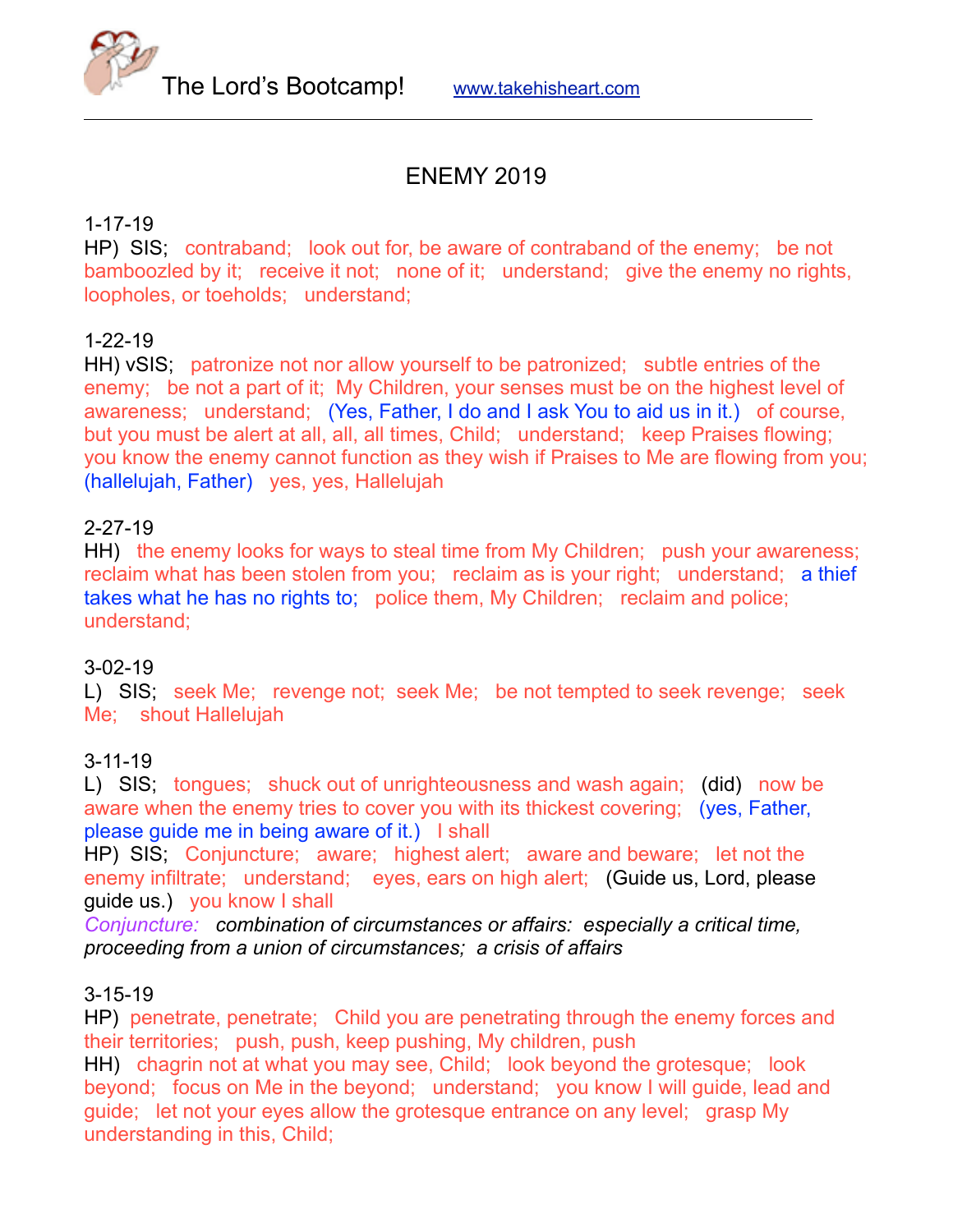## 3-16-19

L) SIS; Commiserate; Commiserate not the enemy; *(I agree, Father, I shall not pity the enemy.)* excuse not their activities; excuse not; understand;

## 3-18-19

L) SIS; Converge; yes, Convergence must continue; Converge on the enemy; halt their activities, halt their plans; exercise your rights, My children

## 3-27-19

HP) intensity, intensity, intensity; Child, your intensity does much; *call it forth when in battle;* understand; *call it forth to aid you in battle;* 

# 4-01-19

30 minutes: purge the enemy from this place; persevere just as I have, Child;

L) SIS; slack not in your efforts, Child; push, push, you must continually push the enemy back; use your authority; ( I pushed Satan and his cohorts out of the house and off of this property legally with the authority given me and also that of Yahushua. Hallelujah! I sealed all with Hallelujahs and stationed angels and hosts to guard.) This needed to be; now We work

# 4-05-18

HP) shelter not the enemy they must be exposed; eyes and ears open ready to expose as I lead;

# 4-11-19

L) SIS; stand, strong, stand strong; *let not the enemy steal of your strength;* (I choose to stand strong as Almighty Yahweh has instructed and I disallow the enemy from being able to steal of my strength and I LAAI WTLAOYNY these statements and seal them with Hallelujahs.) so be it; now and forevermore

HP) leave nothing undone, My Children; work to completion on all tasks and assignments; *be aware of enemy roadblocks and detours;*  these must be efficiently destroyed

## 4-14-19

HH) Chagrin no more, My Children; let it not enter your presence; understand; tell all; My Children, all the pesky irritants of the enemy must be recognized and kept out; pay attentions, pay attention; vitally important; understand;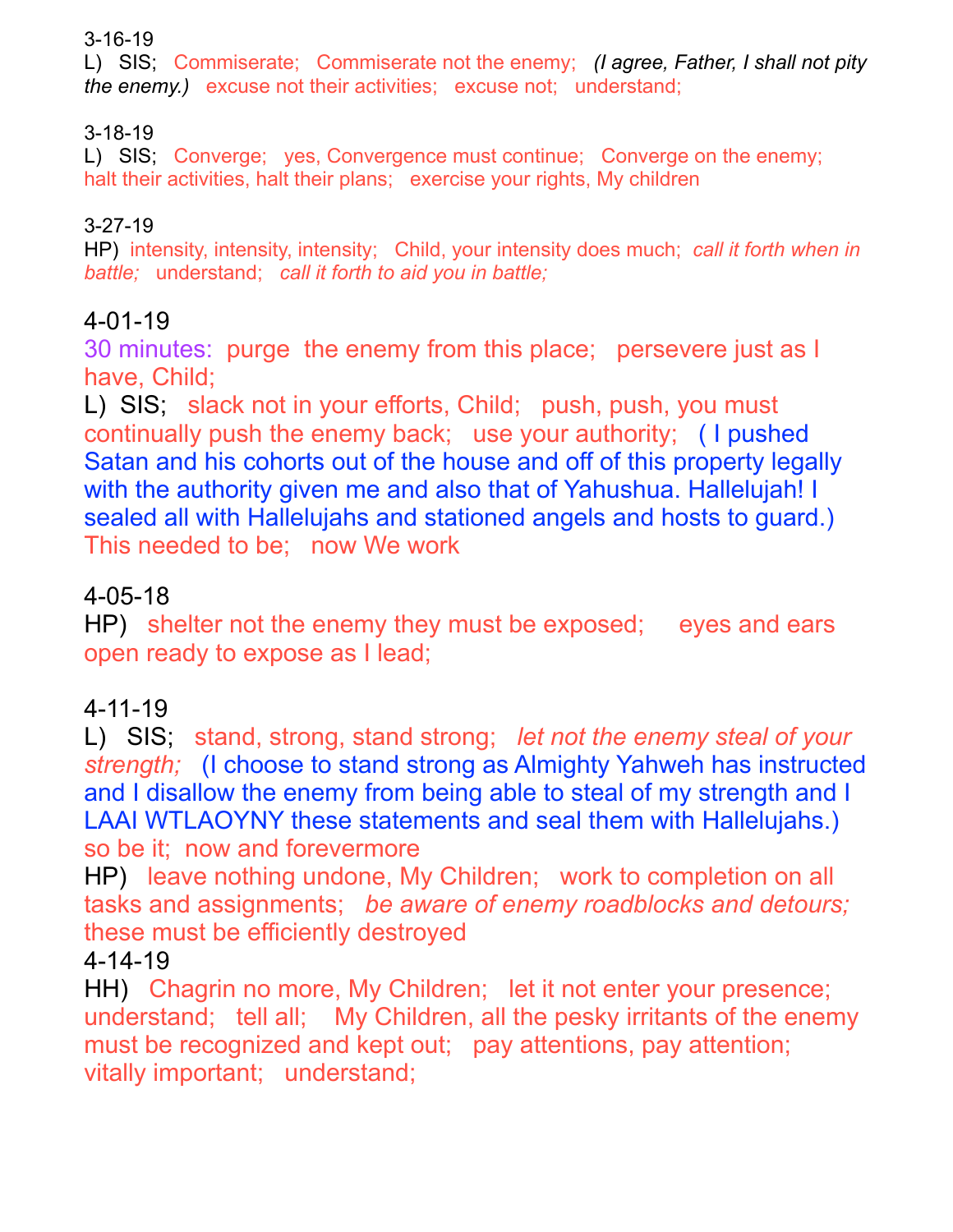# 4-15-19

HH) **legally refuse discouragement on all levels** and be consciously aware when it tries to sneak in; be instantly aware of it and **instantly deny it place;** understand, My Chosen, understand; Child, you have correctly discerned these matters; now stand firm; allow no one to change your stance; I have spoken;

HH) Challenge; Child, you are equipped to meet every challenge the enemy puts forth;

# 4-24-19

HP) Condone no evil, My Children; let it not increase in any way or manner; **legally curtail with My authority;** *deny, deactivate legally so;* understand

# 4-25-19

HP) lead not astray nor allow yourselves to be led astray, My Children; you know the enemy lurks waiting, waiting, looking for an opening; give them none; choose to be aware paying attention

## 4-30-19

HP) assist Me, My Children; put on your armor and assist Me in overcoming unwarranted evil forces;

## 5-02-19

L) SIS; Sway not; My Children, My Children, you must not sway; keep your course steady and sure; *allow not the winds of evil sway you in any manner or for any purpose;* let there be no contention; let your answer and actions be yes or no; no maybe's; understand;

HH) aware, aware, Child, for the *enemy tries to replicate what I do;* you must recognize and receive not his ploy to detour you; understand;

## 5-12-19

L) SIS; WOW; Child; so much accomplished; enemy scattered; keep it thus; HP) mass exit, mass exit of enemy cohorts; Child, keep up your intensity; understand;

## 6-08-19

HP) goad not the enemy; *defeat them a I say and lead;* (Yes, Lord) good; stand stalwart, Child, in all I say, all I instruct you to do; Hallelujah;

## 6-11-19

L) SIS; Confiscate; Confiscate what the enemy has stolen, My Children; yes, you have the faith needed for this task; **then you must close the doors the enemy entered through for the thievery;** understand;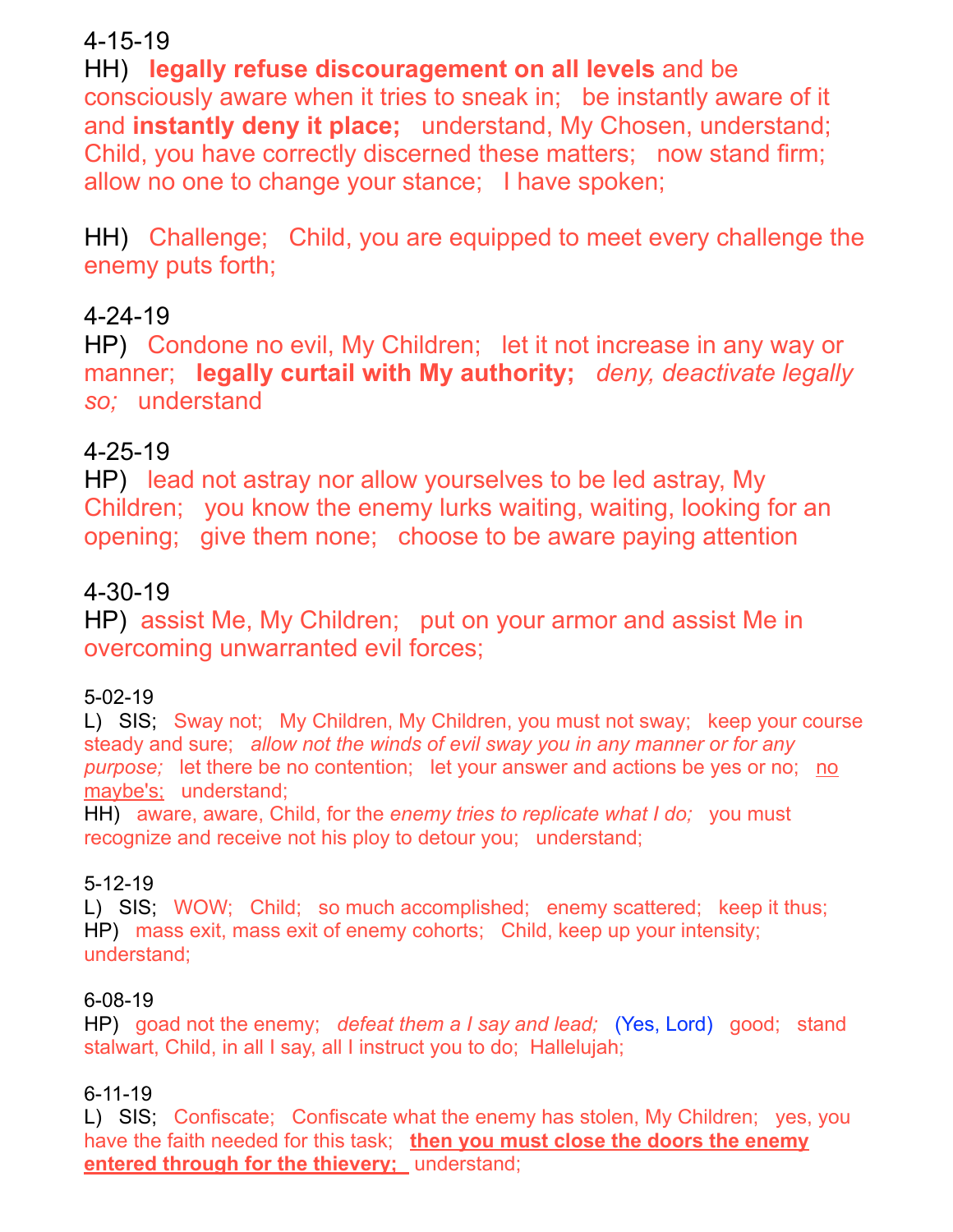## 6-16-19

L) SIS; superimpose; let not the enemy superimpose anything on you, My Children; HP) Child, dominate; dominate; I call you to dominate over the enemy; dominate over all he says and does; understand; (Yes, Father, I know You have me prepared for this.) yes, Child, you are; do so in power and calm; be assured, always assured that I am leading and guiding you

## 6-17-19

L) SIS; Concede nothing to the enemy, Child; *careful, careful attention to all thoughts, words spoken, and actions made;* understand; remember, Concede not anything

HP) feint not, My Children, feint not; meet straight forward, always forward; **sidestep for no evil force**

## 6-25-19

HH) t**he enemy must not be given any right to interfere;** you know they watch, wait, and listen for openings; My Children, pay attention to Me, close attention;

## 6-28-19

L) SIS; Adjure, Adjure, Adjure; Child, Adjure the enemy to back off; (WTLAOYNY, I) LAAI Adjuring the enemy to back off precisely according to the will and plans of Almighty Yahweh. Hallelujah!) do so, Child, when you see them trying to encroach; HP) subtle, subtle, subtle; watch for the subtle actions of the enemy, Child; (Yes, Father, I ask for Angels to aid me in this. I ask for Angels that are equipped for this task.) on their way, Child, they are on their way; expect their aid very soon; (Thank You, Father) you are welcome, Child

## 6-30-19

L) Negotiate; Negotiate not with any enemy force whatsoever; tell the babes, tell the babes this must not be; (Yes, Father, I agree.) good, Child, good; be ready to teach My truths on many levels of readiness; understand

## 7-09-19

10 minutes: All dominance of evil from the first picture in Kyle's room must be broken. Roy's authority, Roy's authority; Bride, Bride, Bride must be perfected; all evil dominance must be broken

L) SIS; wow, Child, wow, Child; your intensity scatters the enemy; they shudder and shake at it; keep putting it forth, Child; understand; (Yes, Father, with Your guidance I can and shall.) so be it; I have now spoken; believe it; (Yes, Lord, I do.) 7-10-19

HP) Bend not; Bend not to the wiles of the enemy or his cohorts; My Children, I adjure you to Bend not to any of them; understand; yield to them in no way, no manner; imperative, imperative; *you must, must be aware and not bend or yield to them;*

## 7-31-19

L) SIS; sublime, sublime, sublime; refuse the sublime effects and advances of the enemy; expose and rid them from your presence; (Guide me please, Lord, in this.) for certain; Child, for certain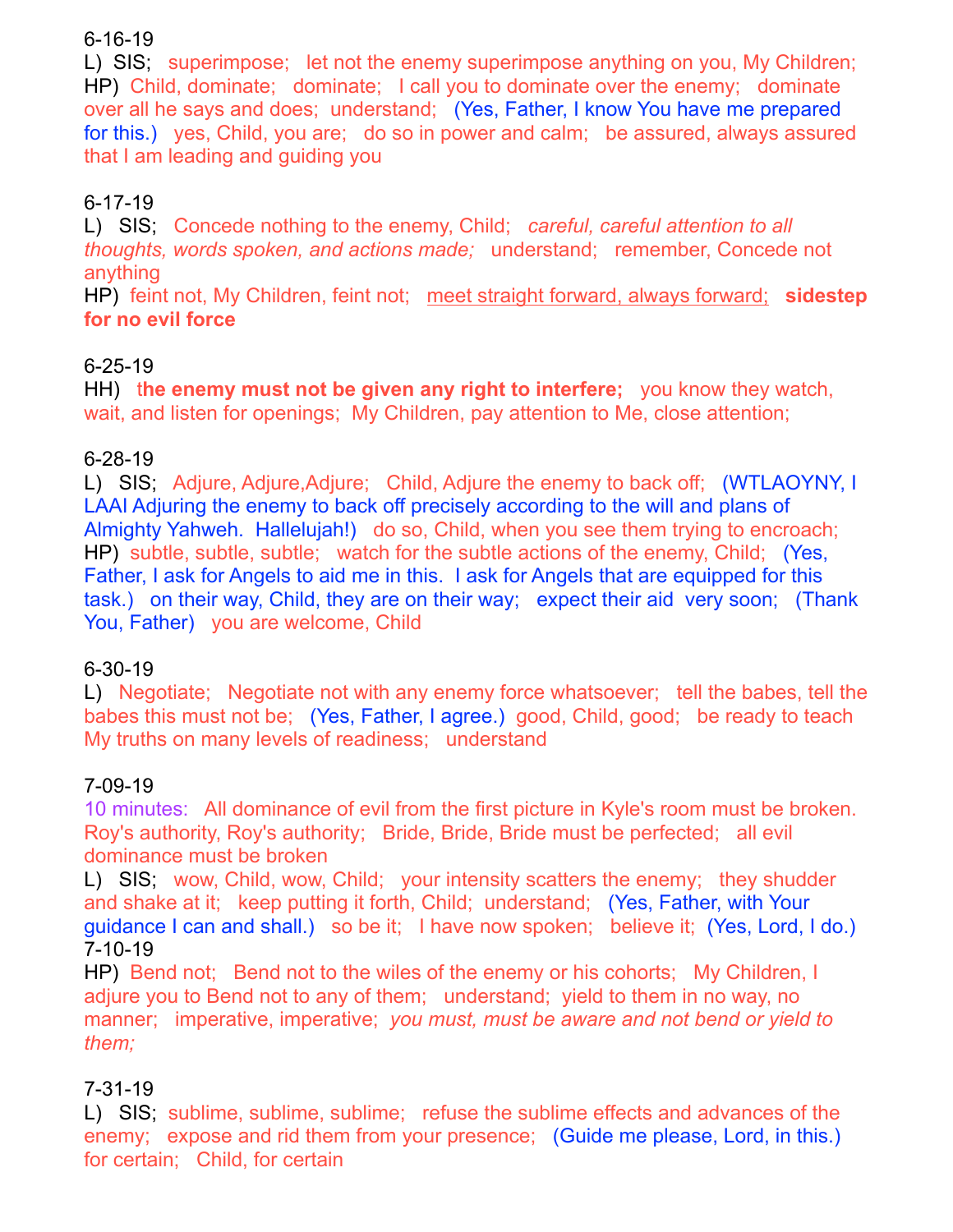### 8-02-19

HH) hallelujah, Child; Child, I call you to be staunch; firmly staunch in this position; be firmly staunch against all enemy forces including Satan; yield absolutely nothing in anyway to any of them; understand; good;

## 8-28-19

L) counteract all the enemy does; cancel, revoke, deny and use all the tools I have given you;

## 8-31-19

HH) Child, I desire for you to be aware of the enemy's temptation and for you to freely, gladly refuse them; (Yes, Father, I too desire as You have said.) good, call it forth legally call it forth; (I legally call forth the desire of Almighty Yahweh for me to be aware of and refuse the temptations of the enemy. I do so LAAI WTLAOYNY this calling forth. Hallelujah!) Amen;

#### 11-07-19

HH) Child, Child, We are embarking; can you sense it; (Yes, Lord, I do.) vital; **allow not the enemy access to Our agendas;** (I agree, Father. I trust You to guide me to guide Us in keeping the enemy from having any access whatsoever.) you know I will, but you must be on high alert at all times; (Yes, Lord, it is my choice to be so.)

#### 11-21-19

L) SIS; Prepare to decrease; Prepare to decrease the attacks of the enemy; (Yes, Lord, please guide me in this. Hallelujah!) **Hallelujah it is gaining in momentum,** Child; you are gaining momentum; so be it

#### 11-23-19

HP) SIS; hear Me; tell My Children to hear Me and to dismiss Me not; adjure them to pay closer and closer attention to all detail; *My detail, yes, but also that of the enemy*; overlook nothing; (Yes, Lord)

#### 11-28-19

L) SIS; fever pitch; the enemy is riled into fever pitch; aware, My Children, and deny them all access; (I LLAI WTLAOYNY this denial of all access of all the enemy is and has. Hallelujah!) true form, Child, well done

#### 11-30-19

HH) SIS; mesmerize; allow not the enemy to mesmerize My Chosen Ones; (Enemies of Almighty Yahweh, I allow you not to mesmerize the Chosen Ones of Almighty Yahweh. I LAAI WTLAOYNY this disallowance, Hallelujah!) so be it, so be it, Hallelujah; be aware, Child; be aware as never before; (Yes, Lord, I so choose to do as You say.)

#### 12-01-19

L) SIS; Clear, Clear away the rubble; the rubble the enemy leaves; (I LAAI WTLAOYNY this clearing away of the rubble the enemy leaves. Hallelujah!) yes, Hallelujah